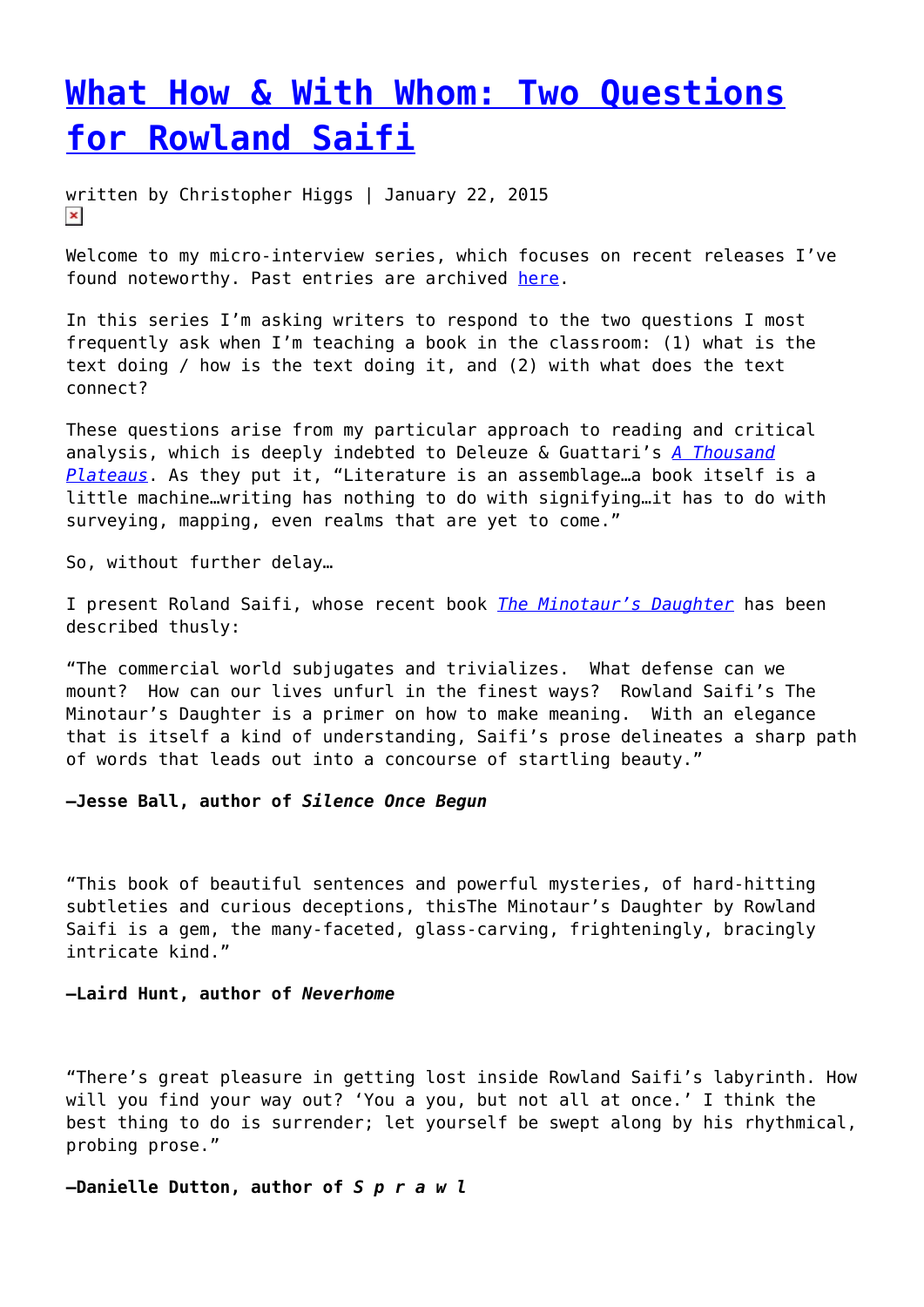## **QUESTION ONE**

What does your book do and how does your book do it?

### **ANSWER**

With *Minotaur's Daughter,* I set out to create a text that is structured like the experience of moving through a labyrinth: there are switchbacks, deadends, and backtracks; and so the text becomes recursive early on. But the recursion lessens and the path to the center (or the exit) becomes increasingly clear and slowly the mystery of location becomes less so as we accept our surroundings and learn to live. This structure exists only to activate what in many ways is a coming of age story. The main character is, in the beginning, on the verge of puberty, but it takes place in isolation. Time passes, the body changes, the concept of value changes, and the terms of commerce are shifted, etc. How does one define oneself when there is no one looking and when we lose the hope that someone will ever look again? What are the terms of commerce when there is no one to trade with? What is the value of things when an audience is removed? The labyrinth can also be seen as a mapping of recursive negative thoughts, one that we move through alone. I wanted to write a fragmented text that was deceptively whole on the page. But really, it may be something else all together.

## **QUESTION TWO**

Having identified your book's comportment, could you bring it into focus by describing its relationship to other texts? (By "texts" I mean any relatable objects.) Put another way: if we think about a book as a star in a constellation, or a node in a circuit, I'm interested in hearing about the constellation or circuit in which readers might find your book. Put yet another way: if we think about your book as contributing to particular conversations, could you describe those conversations and their other participants?

#### **ANSWER**

A lot went into *The Minotaur's Daughter* as short as it is. Central is perhaps *The Waves*, by Virginia Woolf, which shows that a book can be built on the rhythm of its prose. *The Waves* is also a strangely isolated book and even though it is narrated by multiple characters, who are all friends, each monologue feels alone. Emily Dickinson's eye on the windowsill, her mystery, and more the absence of Emily Dickinson is a large part of the book's influence. The incompleteness and constant state of becoming that her poems and life are in force us all to be editors, to remake her each time we make a choice in reading her. I got the facsimile of her manuscripts from interlibrary loan and tried to write each poem as a group of poems with all the variants included, a remaking of a poem over and over with slight variations. She is essential to the mystery of the book. A friend put the